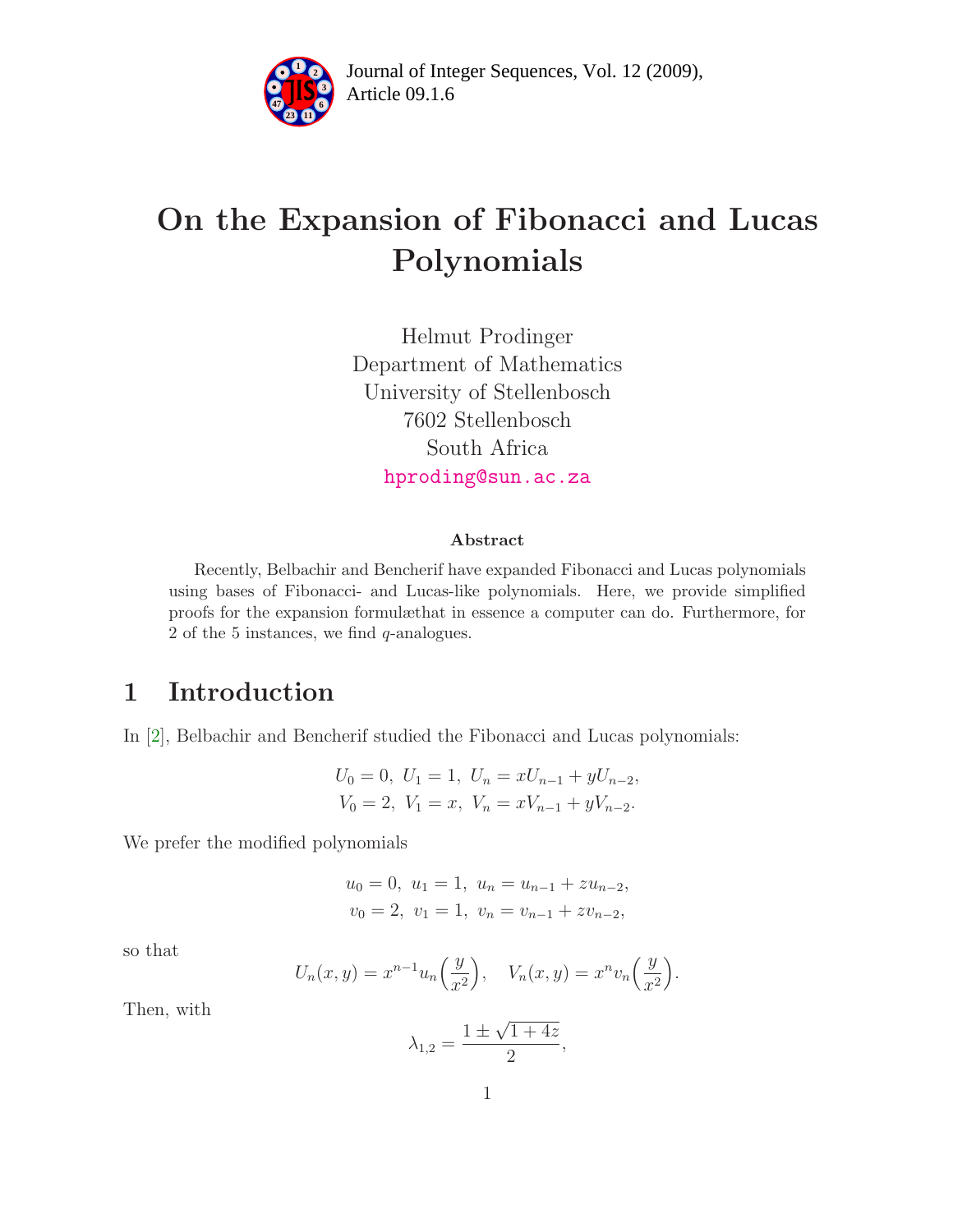$$
u_n = \frac{1}{\sqrt{1+4z}} (\lambda_1^n - \lambda_2^n), \qquad v_n = \lambda_1^n + \lambda_2^n.
$$

Substituting  $z = t/(1-t)^2$ , these formulæ become particularly nice:

$$
u_n = \frac{1 - (-t)^n}{(1 + t)(1 - t)^{n-1}}, \qquad v_n = \frac{1 + (-t)^n}{(1 - t)^n}.
$$

The main result of [\[2\]](#page-4-0) are the following 5 formulæ:

$$
2u_{2n+1} = \sum_{k=0}^{n} a_{n,k} v_{2n-k}, \qquad a_{n,k} = 2\sum_{j=0}^{n} (-1)^{j+k} {j \choose k} - (-1)^{n+k} {n \choose k}.
$$
 (1)

$$
u_{2n} = \sum_{k=1}^{n} b_{n,k} u_{2n-k}, \qquad b_{n,k} = (-1)^{k+1} \binom{n}{k}.
$$
 (2)

$$
v_{2n-1} = \sum_{k=1}^{n} c_{n,k} u_{2n-k}, \qquad c_{n,k} = 2(-1)^{k+1} \binom{n}{k} - [k=1]. \tag{3}
$$

$$
2v_{2n-1} = \sum_{k=1}^{n} d_{n,k}v_{2n-1-k}, \qquad d_{n,k} = (-1)^{k+1} \frac{2n-k}{n} {n \choose k}. \tag{4}
$$

$$
2u_{2n} = \sum_{k=1}^{n} e_{n,k}v_{2n-1-k},
$$
  
\n
$$
e_{n,k} = (-1)^{k+1} \frac{2n-k}{2n} {n \choose k} + \sum_{j=0}^{n-1} (-1)^{j+k-1} {j \choose k-1} - \frac{1}{2} (-1)^{n+k} {n-1 \choose k-1}.
$$
\n(5)

But the proofs of all these, using the simple forms for  $u_n$  and  $v_n$ , can be done by a computer! To give the reader an idea, let us do the last one, which seems to be the most complicated:

$$
\sum_{k=1}^{n} e_{n,k} v_{2n-1-k} = \sum_{k=1}^{n} (-1)^{k+1} \frac{2n-k}{2n} {n \choose k} v_{2n-1-k}
$$
  
+ 
$$
\sum_{j=0}^{n-1} \sum_{k=1}^{j+1} (-1)^{j+k-1} {j \choose k-1} v_{2n-1-k} - \sum_{k=1}^{n} \frac{1}{2} (-1)^{n+k} {n-1 \choose k-1} v_{2n-1-k}
$$
  
= 
$$
\frac{1-t^{2n-1}}{(1-t)^{2n-1}} + \frac{1+t^{2n-1}}{(1-t)^{2n-2}(1+t)} - \frac{(-1)^{n}t^{n-1}}{(1-t)^{2n-2}} + \frac{(-1)^{n}t^{n-1}}{(1-t)^{2n-2}}
$$
  
= 
$$
\frac{2(1-t^{2n})}{(1-t)^{2n-1}(1+t)} = 2u_{2n}.
$$

The other proofs are similar/easier:

$$
\sum_{k=0}^{n} a_{n,k} v_{2n-k} = \frac{2[(-t)^n (1+t) + 1 + t^{2n+1}]}{(1-t)^{2n} (1+t)} - \frac{2(-t)^n}{(1-t)^{2n}} = \frac{2[1 + t^{2n+1}]}{(1-t)^{2n} (1+t)} = 2u_{2n+1}.
$$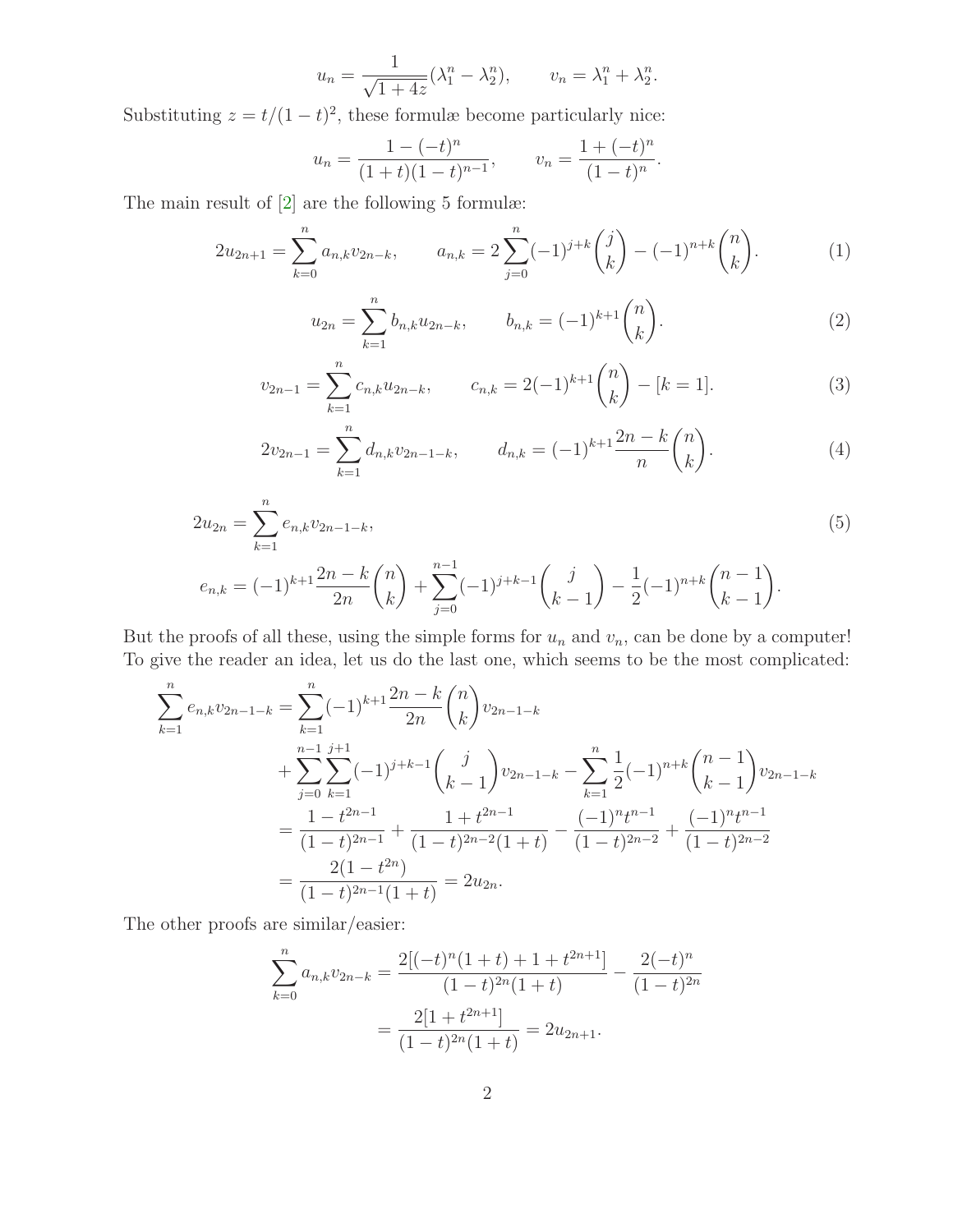$$
\sum_{k=1}^{n} c_{n,k} u_{2n-k} = \frac{2(1-t^{2n})}{(1-t)^{2n-1}(1+t)} - \frac{1+t^{2n-1}}{(1+t)(1-t)^{2n-2}}
$$

$$
= \frac{1-t^{2n-1}}{(1-t)^{2n-1}} = v_{2n-1}.
$$

**Remark 1.** The polynomials  $u_n(x)$  and  $v_n(x)$  are essentially Chebyshev polynomials. The authors of [\[2\]](#page-4-0) have also published a companion paper [\[3\]](#page-4-1); according to a remark in [\[2\]](#page-4-0), the results in [\[2\]](#page-4-0) are more general than the ones in [\[3\]](#page-4-1).

# 2 q-analogues

Now we are interested in  $q$ -analogues. For this, we replace  $u_n$  by

$$
Fib_n = \sum_{0 \le k \le \frac{n-1}{2}} q^{\binom{k+1}{2}} \binom{n-k-1}{k}_{q} z^k
$$

and  $v_n$  by

$$
\mathrm{Luc}_n = \sum_{0 \le k \le \frac{n}{2}} q^{\binom{k}{2}} \binom{n-k}{k} \frac{[n]_q}{[n-k]_q} z^k,
$$

as suggested by Cigler  $[4]$ . We use standard q-notation here:

$$
[n]_q := 1 + q + \dots + q^{n-1}, \quad [n]_q! := [1]_q[2]_q \dots [n]_q, \quad \begin{bmatrix} n \\ k \end{bmatrix}_q := \frac{[n]_q!}{[k]_q![n-k]_q!},
$$

compare [\[1\]](#page-4-3); the notions of the Introduction are the special instance  $q = 1$ .

### Theorem 2.

$$
Luc_{2n-1} = \sum_{k=1}^{n} d_{n,k} Luc_{2n-1-k},
$$

with

$$
d_{n,k} = (-1)^{k-1} \frac{q^{\binom{k}{2}}}{1+q^{n-1}} \left( \begin{bmatrix} n-1 \\ k \end{bmatrix}_q + q^{n-1} \begin{bmatrix} n \\ k \end{bmatrix}_q \right).
$$

Proof. We must prove that

$$
\sum_{0 \le k \le n-1} q^{\binom{k}{2}} \binom{2n-1-k}{k}_{q} \frac{[2n-1]_q}{[2n-1-k]_q} z^k
$$
\n
$$
= \sum_{j=1}^n (-1)^{j-1} \frac{q^{\binom{j}{2}}}{1+q^{n-1}} \left( \binom{n-1}{j}_{q} + q^{n-1} \binom{n}{j}_{q} \right)
$$
\n
$$
\times \sum_{0 \le k \le \frac{2n-j-1}{2}} q^{\binom{k}{2}} \binom{2n-j-1-k}{k}_{q} \frac{[2n-j-1]_q}{[2n-j-1-k]_q} z^k.
$$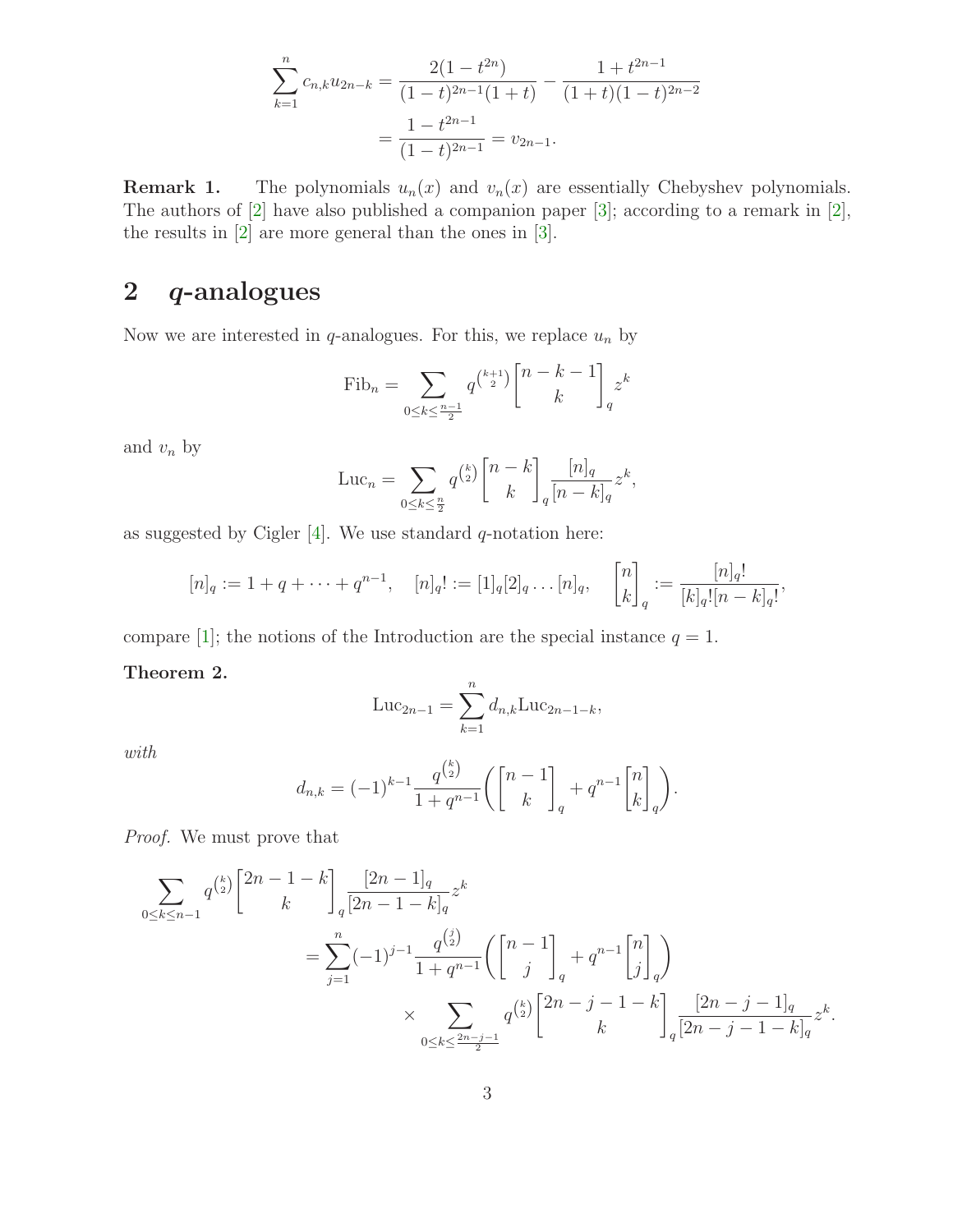Comparing coefficients, we have to prove that

$$
q^{\binom{k}{2}} \begin{bmatrix} 2n-1-k \\ k \end{bmatrix} \frac{[2n-1]_q}{[2n-1-k]_q}
$$
  
= 
$$
\sum_{j=1}^n (-1)^{j-1} \frac{q^{\binom{j}{2}}}{1+q^{n-1}} \left( \begin{bmatrix} n-1 \\ j \end{bmatrix}_q + q^{n-1} \begin{bmatrix} n \\ j \end{bmatrix}_q \right) q^{\binom{k}{2}} \begin{bmatrix} 2n-j-1-k \\ k \end{bmatrix}_q \frac{[2n-j-1]_q}{[2n-j-1-k]_q}.
$$

Simplifying, we must prove that

$$
\sum_{j=0}^{n} (-1)^{j} q^{\binom{j}{2}} \left( \begin{bmatrix} n-1 \\ j \end{bmatrix}_{q} + q^{n-1} \begin{bmatrix} n \\ j \end{bmatrix}_{q} \right) \begin{bmatrix} 2n-j-2-k \\ k-1 \end{bmatrix}_{q} [2n-j-1]_{q} = 0.
$$

Another form of this is

$$
\sum_{j=0}^{n} (-1)^{j} q^{\binom{j}{2}} \left( 1 - q^{2n-1} - q^{n-j} + q^{n-1} \right) \left( 1 - q^{2n-j-1} \right) {n \brack j}_q \begin{bmatrix} 2n-j-2-k \\ k-1 \end{bmatrix}_q = 0.
$$

Notice that

$$
\sum_{j=0}^{n} (-1)^{j} q^{\binom{j}{2}} \begin{bmatrix} n \\ j \end{bmatrix}_{q} q^{-aj} = 0
$$

for  $0 \le a \le n - 1$ . This follows from *Rothe's* formula [\[1,](#page-4-3) p. 490]

$$
\sum_{j=0}^{n} (-1)^{j} q^{\binom{j}{2}} \begin{bmatrix} n \\ j \end{bmatrix}_{q} x^{j} = (1-x)(1-xq) \dots (1-q^{n-1}).
$$

We write the desired identity as

$$
\sum_{j=0}^{n} (-1)^{j} q^{\binom{j}{2}} \left( A + Bq^{-j} + Cq^{-2j} \right) {n \brack j}_q \left( D_0 q^{-0} + \dots + D_{k-1} q^{-j(k-1)} \right) = 0.
$$

Therefore, for  $k \leq n-2$ , the identity holds. For  $k = n-1$ ,

$$
\sum_{j=0}^{1} (-1)^{j} q^{\binom{j}{2}} \left(1 - q^{2n-1} - q^{n-j} + q^{n-1}\right) \left(1 - q^{2n-j-1}\right) {n \brack j}_q {n-j-1 \brack n-2}_q = 0
$$

can be shown by inspection, and for  $k = n$ , the identity holds, since the sum is empty.  $\Box$ 

### Theorem 3.

$$
\text{Fib}_{2n} = \sum_{k=1}^{n} b_{n,k} \text{Fib}_{2n-k}
$$

with

$$
b_{n,k} = (-1)^{k-1} q^{\binom{k}{2}} \begin{bmatrix} n \\ k \end{bmatrix}_q.
$$